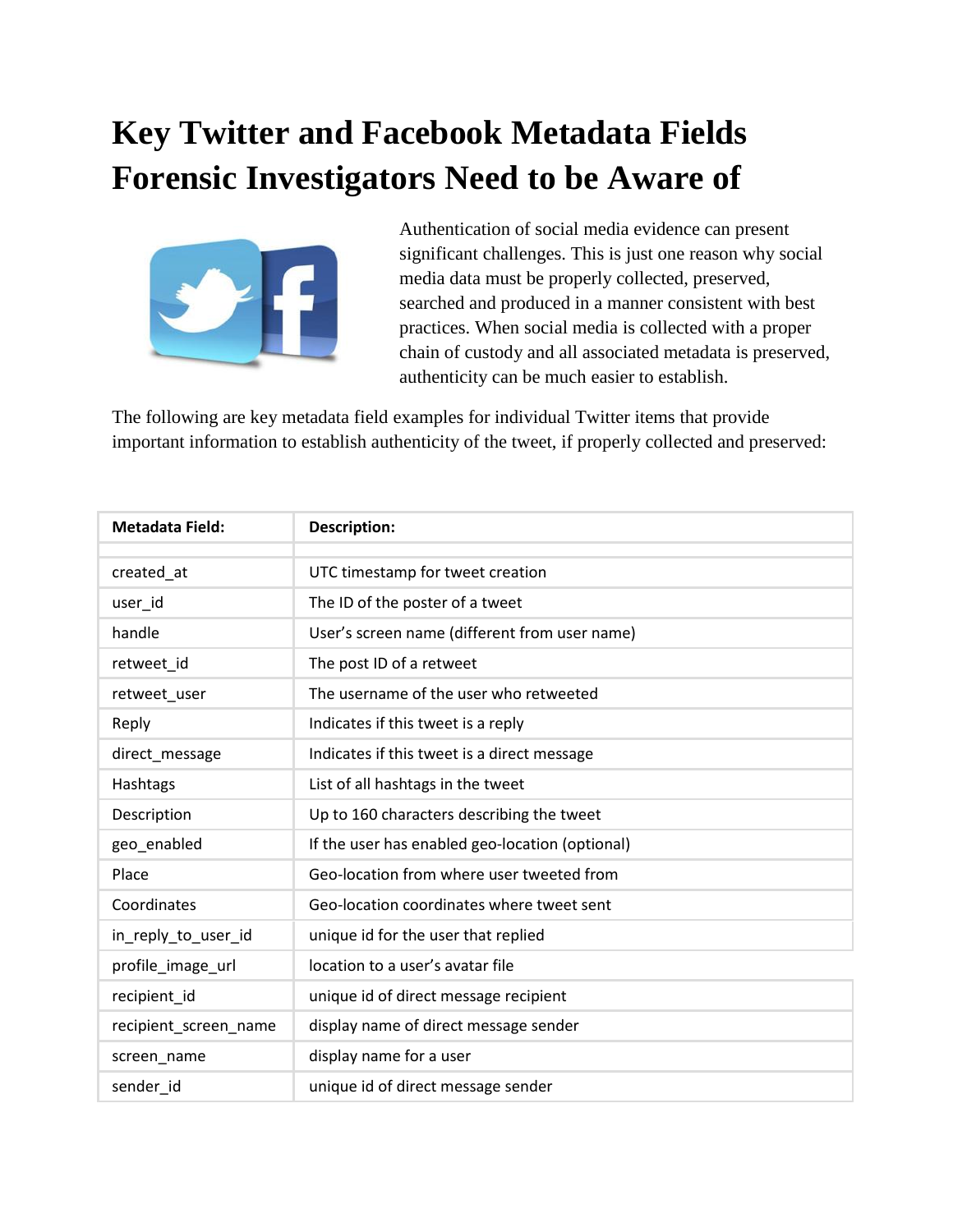| Source              | application used to Tweet or direct message(i.e., from an iPhone or specific<br>Twitter app) |
|---------------------|----------------------------------------------------------------------------------------------|
| time zone           | a user's time zone                                                                           |
| utc offset          | time between user's time zone and UTC time                                                   |
| follow request sent | Indicates request to follow the user                                                         |
| Truncated           | If the post is truncated due to excessive length                                             |

Any one or combination of these fields can be key circumstantial data to authenticate a single or group of social media items. US Federal Rule of Evidence 901(b)(4) provides that a party can authenticate electronically stored information ("ESI") with circumstantial evidence that reflects the "contents, substance, internal patterns, or other distinctive characteristics" of the evidence. Many cases have applied Rule 901(b)(4) to metadata associated with emails and other ESI. Facebook and LinkedIn items have their own unique, but generally comparable metadata fields.

Following are some key metadata fields for each Facebook entry. These fields provide important evidence, investigation context and circumstantial evidence to establish authenticity, if properly collected and preserved.

| Metadata Field | Description                                                                       |
|----------------|-----------------------------------------------------------------------------------|
|                |                                                                                   |
| Uri            | Unified resource identifier of the subject item                                   |
| fb_item_type   | Identifies item as Wallitem, Newsitem, Photo, etc.                                |
| parent_itemnum | Parent item number-sub item are tracked to parent                                 |
| thread_id      | Unique identifier of a message thread                                             |
| recipients     | All recipients of a message listed by name                                        |
| recipients_id  | All recipients of a message listed by user id.                                    |
| album_id       | Unique id number of a photo or video item                                         |
| post_id        | Unique id number of a wall post                                                   |
| application    | application used to post to Facebook (i.e, from an iPhone or social media client) |
| user_img       | url where user profile image is located                                           |
| user_id        | Unique id of the poster/author of a Facebook item                                 |
| account_id     | unique id of a users account                                                      |
| user_name      | display name of poster/author of a Facebook item                                  |
| created_time   | When a post or message was created                                                |
| updated time   | When a post or message was revised/updated                                        |